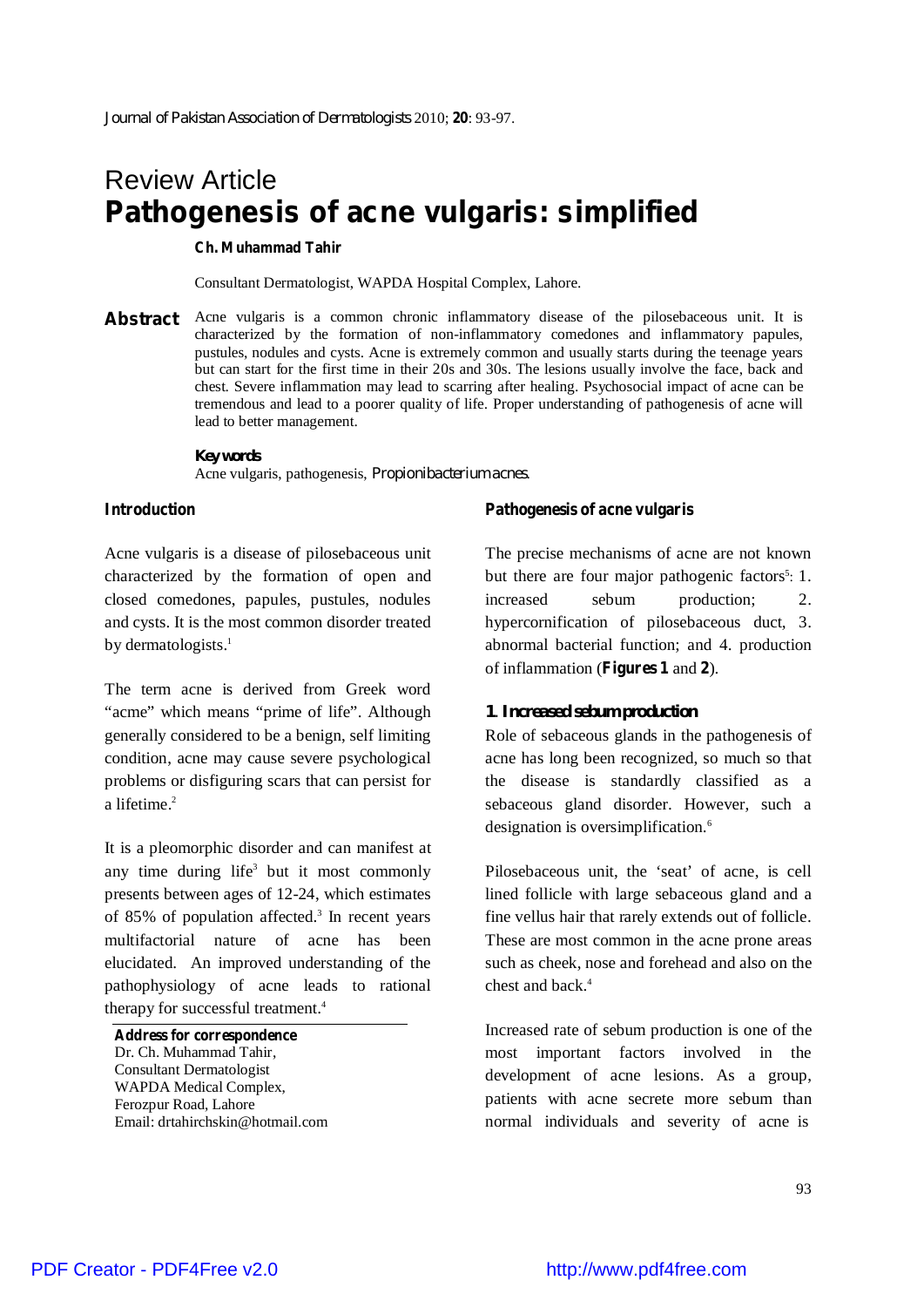*Journal of Pakistan Association of Dermatologists* 2010; **20**: 93-97.





related to the degree of seborrhea which is directly dependant on the size and rate of growth of sebaceous glands, which is under the control of androgens. 7

Elevated serum levels of free testosterone were noted in acne patients, which correlated with acne lesions. Free testosterone is the only parameter which may be used diagnostically in males. A positive correlation exists between androgens and acne lesions in males. A positive correlation between androgens and acne lesions in females points to the importance of peripheral hormone action in the skin.<sup>8</sup>

Increased sebum production characteristic of patients with acne is often due to end-organ hyper response.<sup>5</sup> <sup>5</sup> Differential peripheral conversion of testosterone to dihydrotestosterone may explain why glands in sebaceous areas enlarge at puberty. Plasma testosterone levels are usually elevated in females with nodulocystic acne. 1

One possible role of sebum in the pathogenesis of acne is its primary or associative role in comedogenesis. <sup>6</sup> Another indisputable role for sebum is providing the substrate for *P. acnes* growth, specifically triglyceride acted upon by

*P. acnes* lipase to form diglycerides, *P. acnes* lipase to form diglycerides, monoglycerides and

free fatty acids from which glycerol, the utilizable moiety for *P. acnes* metabolism is formed. 9

2. *Hypercornification of the pilosebaceous duct* Obstruction of the pilosebaceous canal precedes the development of acne lesions. The obstruction is produced by the accumulation of adherent keratinized cells within the canal that form an impaction obstructing the flow of sebum. Cause is unknown but the process may be under the influence of androgens. 2 It may also be due to an abnormality in the sebaceous lipids resulting in a relative hyperproliferation of corneocytes.<sup>8</sup> Comedone formation may be due to a localized deficiency of linoleic acid in pilosebaceous duct. Linoleic acid is incorporated via plasma into sebaceous gland cells, where it is diluted due to large volume of sebum and the ductal corneocytes are effectively bathed in an inadequately low level of linoleic acid. 5

As the follicular lumen becomes obstructed by abnormally desquamated follicular cells, sebum gets trapped behind the hyperkeratotic plugs, dilating the follicle. Normal follicular architecture is lost at this point. <sup>4</sup>The end result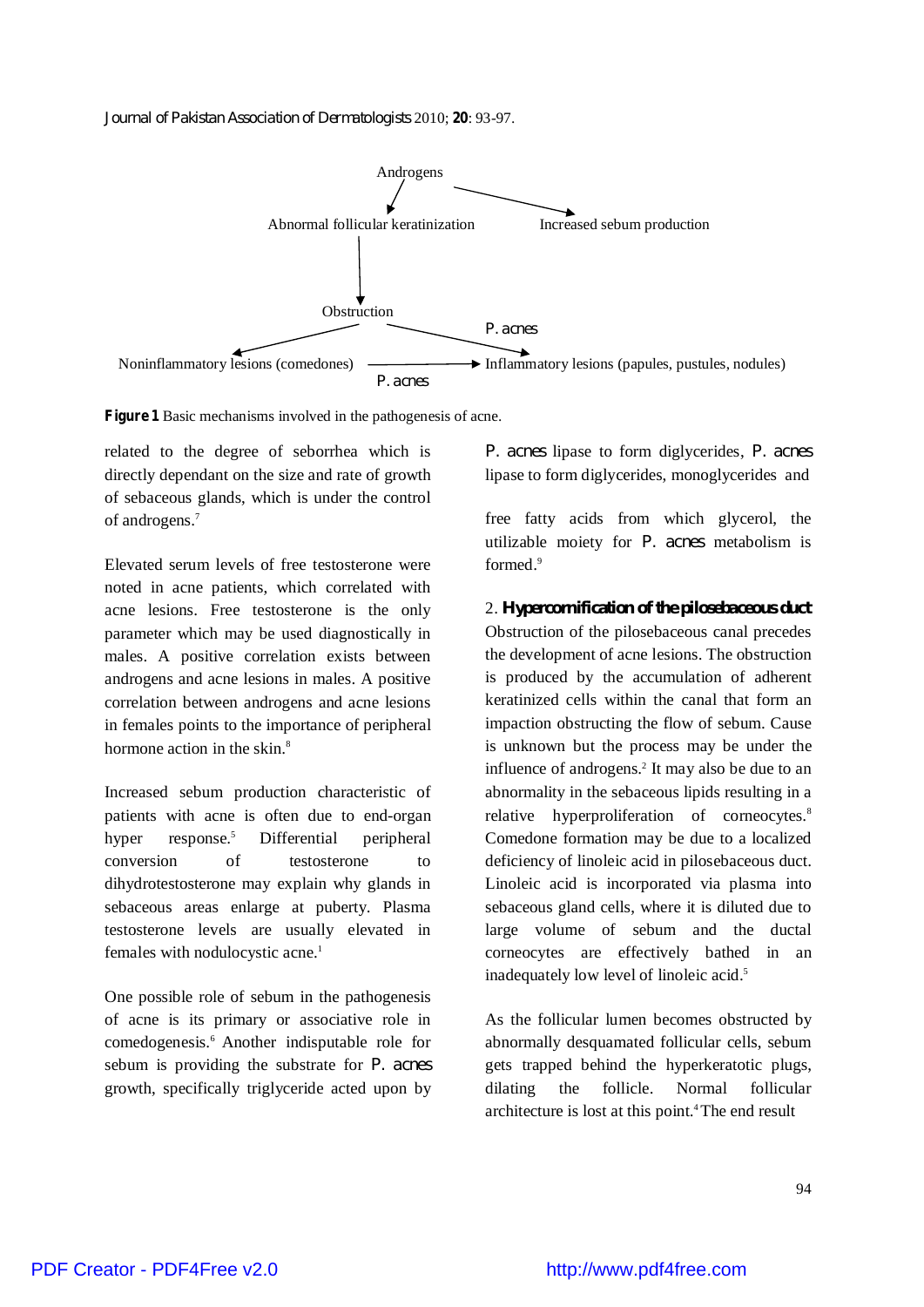*Journal of Pakistan Association of Dermatologists* 2010; **20**: 93-97.



**Figure 2** Sequence of events leading to acne inflammation primarily induced by *P. acnes* [6].

of this hyperkeratinization is the development of a comedo (pl. comedones) {open comedone = blackhead and closed comedone = whitehead}. Microscopically these lesions are dilated pilosebaceous ducts containing a mixture of cornified follicular epithelium, sebum, bacteria and saprophytic yeasts. 7

Premenstrual exacerbation of acne, a well recognized clinical feature, can also be explained to some extent by changes in duct size as fluid retention swells keratin.

Biopsy and culture of early non-inflamed lesions show that 30% of these are without bacteria<sup>10</sup> suggesting that ductal bacteria are not needed for initiation of cornification.

Prime defect in acne vulgaris is an increase in sebum excretion, which in turn leads to bacterial colonization and infection, which in turn causes histopathological (and clinical) lesions of acne – a minor component of which is the ductal changes. Ductal blockage theory is a myth that persists in the face of all evidence that suggests the changes interpreted as blockage are secondary. In particular, there is no evidence that comedones are primary lesions and the black headed ones are innocent bystanders on the pathological primrose-path to papules and pustules. 8

## 3. *Abnormal bacterial function*

Have follicular micro-organisms a role in acne? The answer to this question with present knowledge is both yes and no. A role of microorganisms in acne has been championed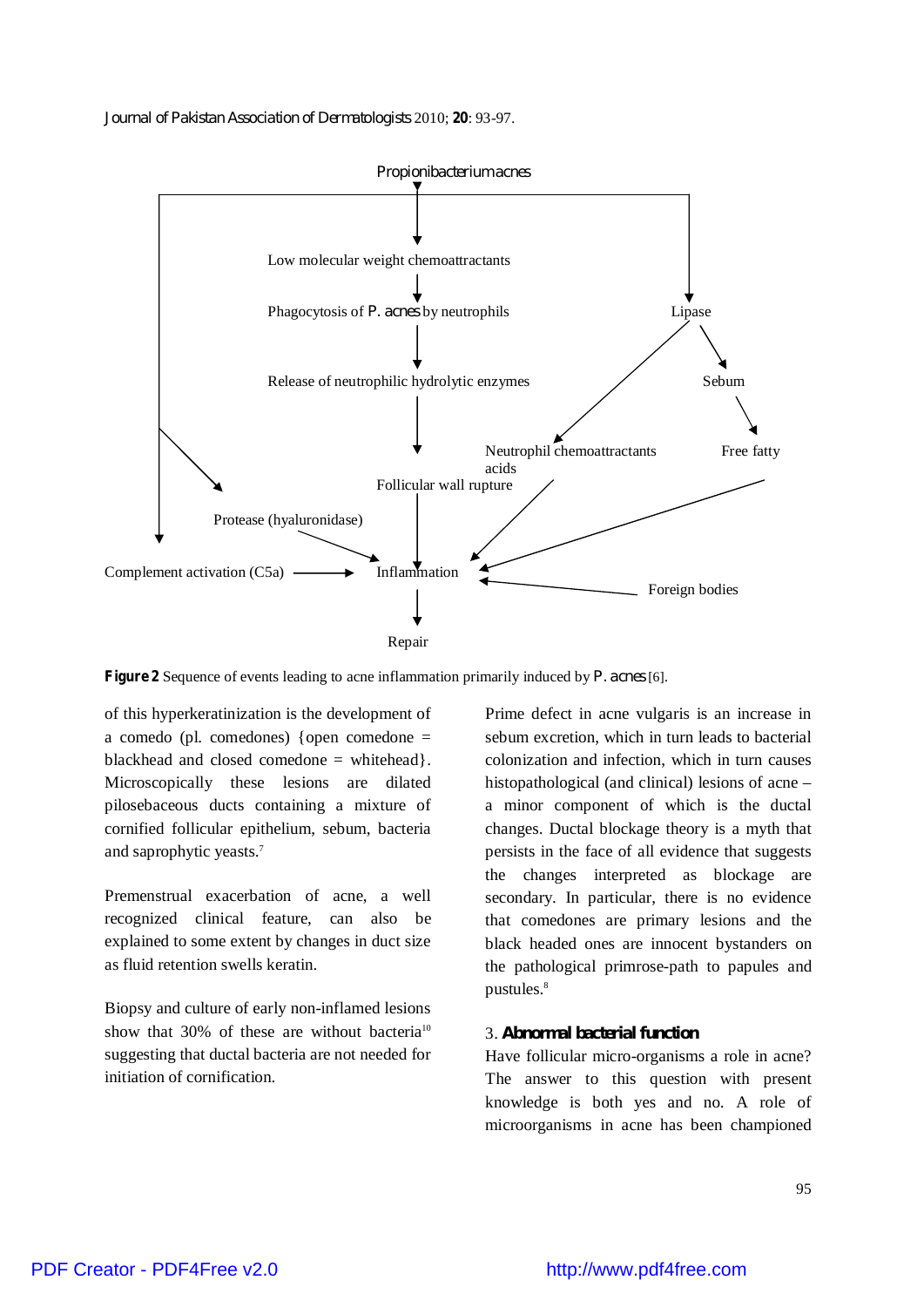since the beginning of the  $20<sup>th</sup>$  century. Skin surface in acne prone areas are colonized with *Staphylococcus epidermidis* and *Propionibacterium acnes*. Selective inhibitory studies suggest that the main organism is *P. acnes*. 5,16

The anaerobic *P. acnes* proliferates in the ideal environment of the comedo: an obstructed lipid rich lumen with decreased oxygen tension. <sup>4</sup> This overgrowth of *P. acnes* hydrolyses sebum triglycerides, producing free fatty acids which may lead to microcomedo formation.<sup>11</sup>

At present it is not possible to decide whether the microflora are initiators of the lesions or whether they take advantage of the habitat in the lesion, or whether a critical balance of groups of micro-organisms occupying a follicle is the essential factor for the acnegenesis. 5

### *4. Production of inflammation*

The association of P. acnes proliferation with inflammatory lesions of acne is best borne out with the significant suppression of *P. acnes* with antibiotic therapy. There is a parallel improvement and decrease in the number of acne lesions. *P. acnes* contributes to inflammation through activation of various chemotactic factors, as well as, through promoting rupture of the comedo. 4

It is not clear why the endogenous bacteria colonize the sebaceous follicles. *P. acnes* elaborate a low molecular weight polypeptide<sup>12</sup> that presumably diffuses through abnormally keratinized follicular epithelium of sebaceous follicles, still physically intact and attract polymorphonuclear leucocytes to follicular site. The intrafollicular *P. acnes* is ingested by neutrophil, with the consequent release of hydrolytic enzymes that are thought to effect follicular wall dyshesion and rupture. This disruption allows the intrafollicular contents to escape into surrounding dermis and produce inflammation. Experimental evidence suggests that inflammation results from a variety of insults, such as neutrophilic hydrolytic enzymes, *P. acnes* enzymes, sebum and foreign bodies (**Figure 2**). <sup>6</sup> The combination of keratin, sebum and microorganism particularly *P. acnes* leads to release of proinflammatory mediators and accumulation of T-helper lymphocytes, neutrophils and foreign body giant cells. This in turn causes the formation of inflammatory papules, pustules and nodulocystic lesions.

Early cellular infiltrate is lymphocytic seen around blood vessels and duct. Within 12-24 hours polymorphonuclear leucocytes appear but lymphocytes remain in the papule as predominant cell infiltrate. Ductal rupture is not a prerequisite for development of inflammation.

The impact of emotional well being and function can be critical and is associated with depression and higher than average unemployment rates.<sup>14,15</sup> Proper understanding of pathogenesis of acne will lead to successful acne management which necessitates the ability of treating physician to apply therapy to evolutionary stage of disease. More than one pathogenic mechanism should be targeted for treating acne lesions.

# **References**

- 1. Sams WM Jr, Lynch PJ, eds. *Principles and Practice of Dermatology.* New York: Churchill Livingstone; 1990.
- 2. Leung AK, Robson WL. Acne. *J R Soc Health* 1991: **111**: 57-60.
- 3. Winston MH, Shalita AR. Acne vulgaris pathogenesis and treatment. *Pediatr Clin North Am* 1991; **38**: 889-903.
- 4. Eichenfield LF, Leyden JJ. Acne: Current concepts of pathogenesis and approach to